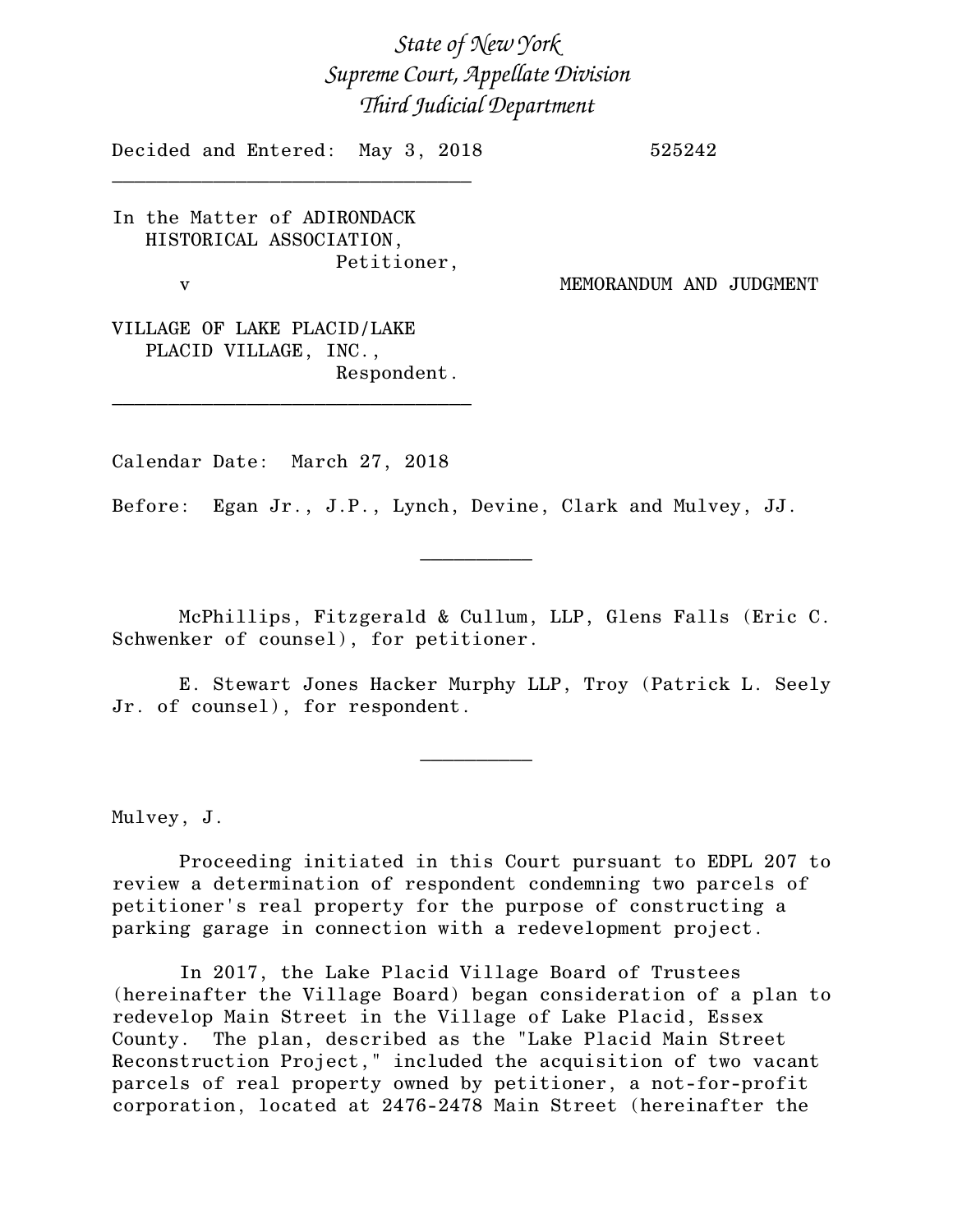subject property) for the purpose of constructing a public parking garage. The Village Board thereafter reviewed the environmental impacts associated with the redevelopment project under the State Environmental Quality Review Act (see ECL art 8 [hereinafter SEQRA]) and adopted a negative declaration of environmental significance in February 2017.

After attempts by the Village Board to negotiate the purchase of the subject property proved unsuccessful, respondent opted to proceed with acquisition under the authority of the Eminent Domain Procedure Law. As a result, the Village Board engaged in a new SEQRA process specifically with regard to the proposed condemnation. Following a public hearing and a written comment period, and upon review of an environmental assessment form (hereinafter EAF) prepared by an engineering consultant, the Village Board determined that the action would not create the potential for any negative environmental impacts and issued resolutions authorizing condemnation of the subject property. Petitioner thereafter commenced this proceeding challenging the Village Board's determination.

Initially, we reject petitioner's contention that the SEQRA review process was impermissibly segmented. Segmentation is "the division of the environmental review of an action such that various activities or stages are addressed [for purposes of environmental quality review] as though they were independent, unrelated activities, needing individual determinations of significance" (6 NYCRR 617.2 [ag]). While there is no question that condemnation of the subject property for the purpose of constructing a parking garage was related to the broader Main Street redevelopment project, it is equally clear that the segmented review that occurred here was not impermissibly undertaken "for the purpose of circumventing the detailed review called for under SEQRA" (Matter of Forman v Trustees of State Univ. of N.Y., 303 AD2d 1019, 1020 [2003] [internal quotation marks and citation omitted]; see Matter of Saratoga Springs Preserv. Found. v Boff, 110 AD3d 1326, 1328 [2013]; Matter of Friends of Stanford Home v Town of Niskayuna, 50 AD3d 1289, 1290 [2008], ly denied 10 NY3d 716 [2008]). Rather, it took place due to the fact that the Village Board was unaware of its need to exercise its power of eminent domain to condemn the subject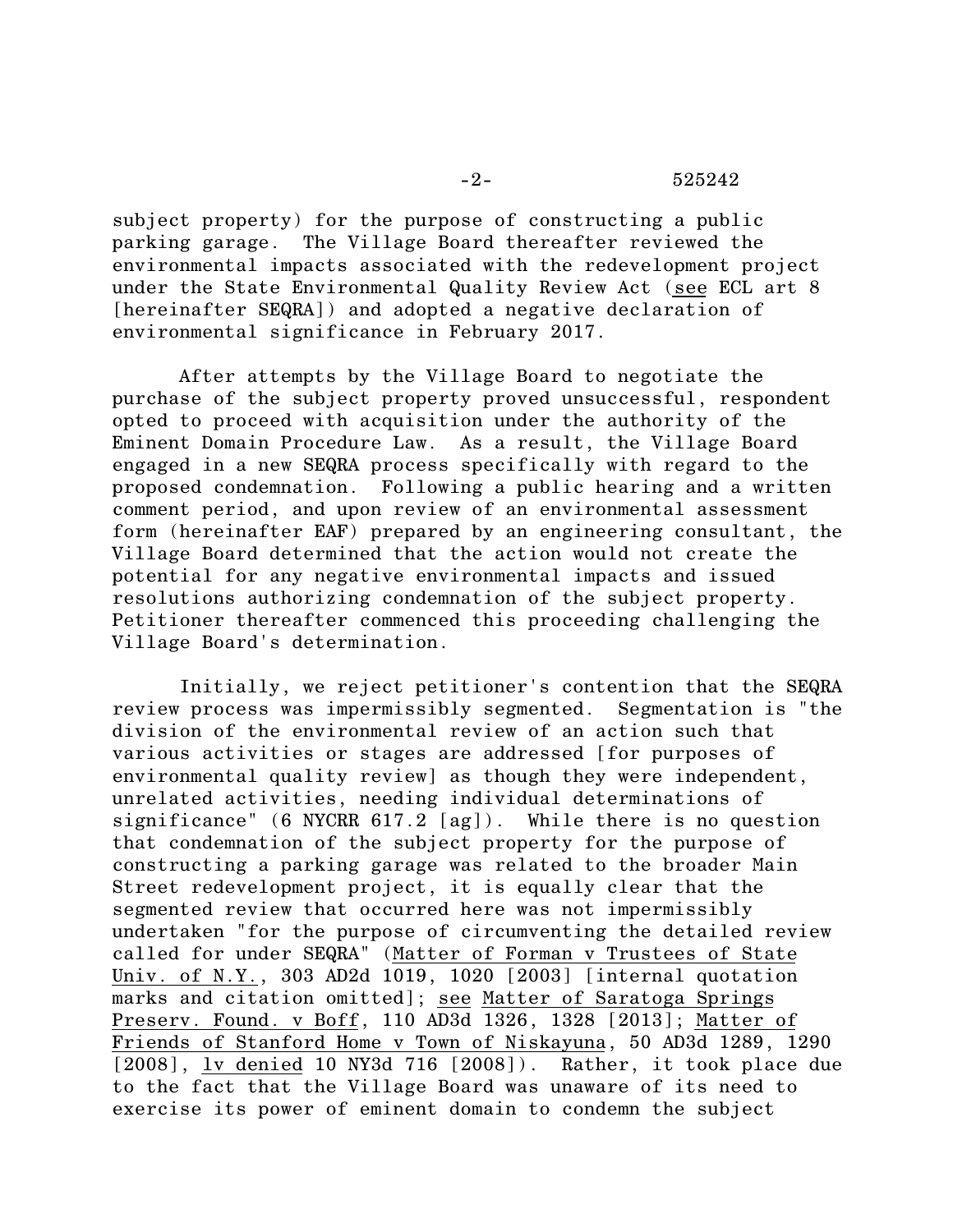## -3- 525242

property at the time of its SEQRA review with respect to the redevelopment project. Inasmuch as the Village Board "'set[] forth the reasons supporting segmentation and demonstrate[d] that such review is clearly no less protective of the environment'" (Matter of Defreestville Area Neighborhoods Assn. v Town Bd. of Town of N. Greenbush, 299 AD2d 631, 634 [2002], quoting 6 NYCRR 617.3 [g] [1]), we are satisfied that impermissible segmented review did not occur here (see Matter of Saratoga Springs Preserv. Found. v Boff, 110 AD3d at 1328; Matter of Friends of Stanford Home v Town of Niskayuna, 50 AD3d at 1291; Matter of Concerned Citizens for Envt. v Zagata, 243 AD2d 20, 22 [1998], lv denied 92 NY2d 808 [1998]; compare Matter of J. Owens Bldg. Co., Inc. v Town of Clarkstown, 128 AD3d 1067, 1068-1069 [2015]).

We do agree, however, with petitioner's contention that the record fails to establish that the Village Board took the requisite hard look at potential traffic implications associated with the construction of a parking garage on the subject property or to set forth a reasoned elaboration of the basis for its determination that the development of the property would not result in any substantial increase in traffic. Upon review of an eminent domain proceeding, courts are required to determine whether the condemnor's findings and determinations comply with ECL article 8, which is incorporated as part of the required procedures under EDPL article 2 (see EDPL 207 [C] [3]; Matter of Davis Holding Co., LLC v Village of Margaretville, 55 AD3d 1101, 1103-1104 [2008]; Matter of Stefanis v Village of Fleischmanns, 43 AD3d 581, 583 [2007]; Matter of Board of Coop. Educ. Servs. of Albany-Schoharie-Schenectady-Saratoga Counties v Town of Colonie, 268 AD2d 838, 839 [2000]). In assessing compliance with the substantive mandates of SEQRA, we are tasked with reviewing the record to determine whether the Village Board, as the lead agency, "identified the relevant areas of environmental concern, took a hard look at them, and made a reasoned elaboration of the basis for its determination" (Matter of Jackson v New York State Urban Dev. Corp., 67 NY2d 400, 417 [1986] [internal quotation marks and citation omitted]; see Matter of Gernatt Asphalt Prods. v Town of Sardinia, 87 NY2d 668, 688 [1996]; Matter of WEOK Broadcasting Corp. v Planning Bd. of Town of Lloyd, 79 NY2d 373, 381 [1992]; Matter of City of Mechanicville v Town of Halfmoon, 23 AD3d 897, 900 [2005]). "Literal compliance with both the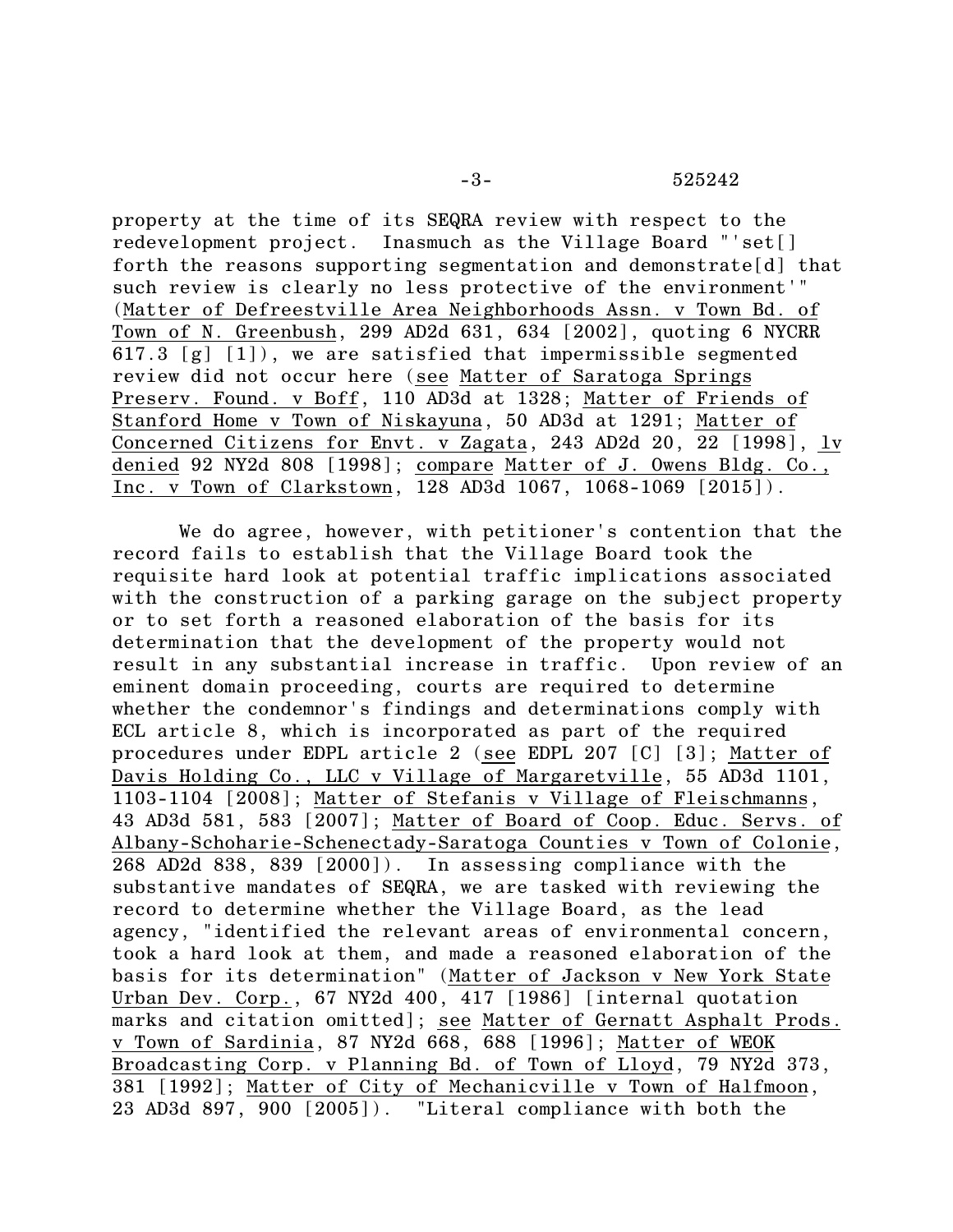letter and spirit of SEQRA is required and substantial compliance will not suffice" (Matter of Board of Coop. Educ. Servs. of Albany-Schoharie-Schenectady-Saratoga Counties v Town of Colonie, 268 AD2d at 840 [internal quotation marks, brackets and citations omitted]; see Matter of Dawley v Whitetail 414, LLC, 130 AD3d  $1570, 1571 [2015]$ .

Because acquisition of the subject property was considered an unlisted action, a short form EAF was prepared (see 6 NYCRR 617.6 [a] [3]). The Village Board was thus required to "review the EAF, the criteria contained in [6 NYCRR 617.7 (c)] and any other supporting information to identify the relevant areas of environmental concern; . . . thoroughly analyze the identified relevant areas of environmental concern to determine if the action may have a significant adverse impact on the environment; and . . . set forth its determination of significance in a written form containing a reasoned elaboration and providing reference to any supporting documentation" (6 NYCRR 617.7 [b] [2], [3], [4]). An adverse change in traffic levels is such a potential area of environmental concern (see 6 NYCRR 617.7 [c]  $[1]$   $[i]$ ).

During both the public hearing and the written comment period, concerns regarding increased traffic congestion and other potential traffic impacts associated with the proposed condemnation were repeatedly voiced. Yet, the record is bereft of any evidence that the Village Board took the requisite hard look at these potential traffic implications. Indeed, the sum total of the proof of the Village Board's "hard look" is its negative response to the question on the EAF as to whether there would be a substantial increase in traffic above present levels – made without articulating a reasoned elaboration for the basis of such determination – and the wholly conclusory statement in its resolution that "[t]here is no significant environmental impact that could not be mitigated with reasonable measures."<sup>1</sup> While

<sup>&</sup>lt;sup>1</sup> At oral argument, counsel for respondent conceded that this record is silent as to an analysis of traffic impacts, either as part of its "hard look" or with respect to a "reasoned elaboration" of its negative declaration in the EAF.